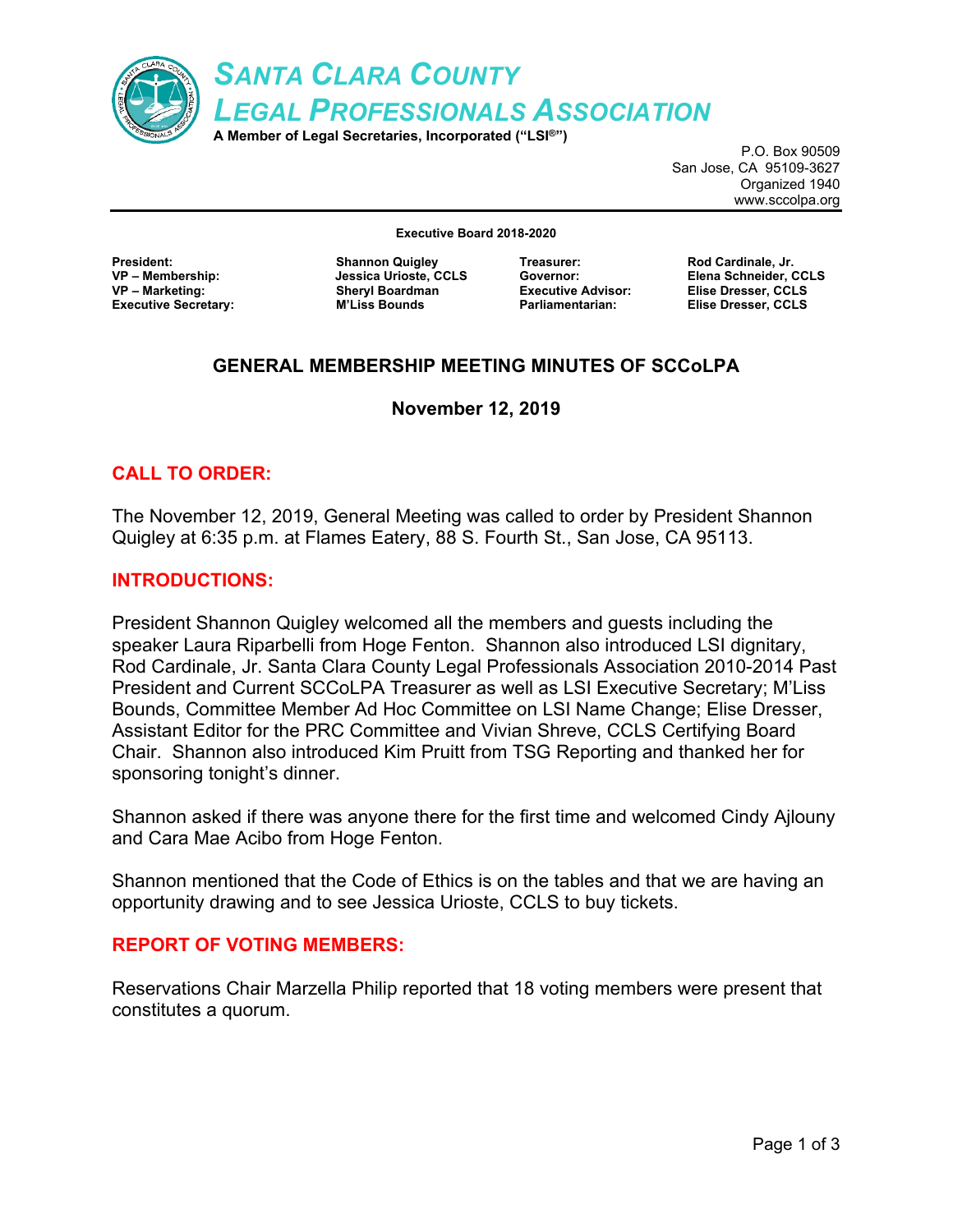Shannon mentioned that our December 10, 2019 General Membership meeting will be our annual holiday party at Palermo, a new location. We will have Santa and Mrs. Clause, an ugly sweater contest, cookie exchange and white elephant gift exchange.

Jessica reported that we have 63 renewing members, 21 new, 1 student, 1 honorary and 2 life members for a total of 68. Jessica reminded everyone that the membership drive was in full force.

Jessica initiated new member, Virginia Castillo and gave her a tote bag.

#### **EXECUTIVE SECRETARY MILLISS BOUNDS**

Executive Secretary M'Liss Bounds reported that the October 8, 2019 General Meeting Minutes were posted to the website. It was moved and seconded that the minutes be published as posted. **Motion Carried.**

Treasurer Rod Cardinale, Jr. reported that the October Treasurer's Reports have been posted to the website and recommended that the actions of the Treasurer in paying the routine bills for October 2019 be ratified. The recommendation was adopted and the Treasurer's report was approved subject to audit.

Rod spoke to the membership about the upcoming 10<sup>th</sup> Annual Crab Feed, the best one around, and encouraged everyone to attend.

### **GOVERNOR ELENA SCHNEIDER, CCLS**

Governor Elena Schneider, CCLS reported on the upcoming November 22-24, 2019, LSI Quarterly Conference in San Francisco. The theme for November conference is "Tour of San Francisco." There will be a "Beach Blanket Babylon" Brunch Hat Contest and SCCoLPA will be entering a hat in the contest. Attending from SCCoLPA are Jin Kim, Shannon Quigley, Elena Schneider, Jessica Urioste, Sheryl Boardman, Rod Cardinale, Jr., M'Liss Bounds, Elise Dresser, Susan Husher, Christina Hall and Jill Gardella.

Elena also mentioned that there are several upcoming LSS webinars.

### **INTER-ASSOCIATION CHAIR Elise Dresser**

Elise reported that several members from SCCoLPA attended the San Mateo and Contra Costa County Day at the Races. Those attending were Elise and Mark Dresser, Mark Dresser's Mom, Linda Neuman, Troy and M'Liss Bounds, Dylan Bounds and Mikaela Heywood.

#### Page 2 of 3

# **PRESIDENT SHANNON QUIGLEY**

### **TREASURER ROD CARDINALE, JR.**

# **VP OF MEMBERSHIP JESSICA URIOSTE, CCLS**